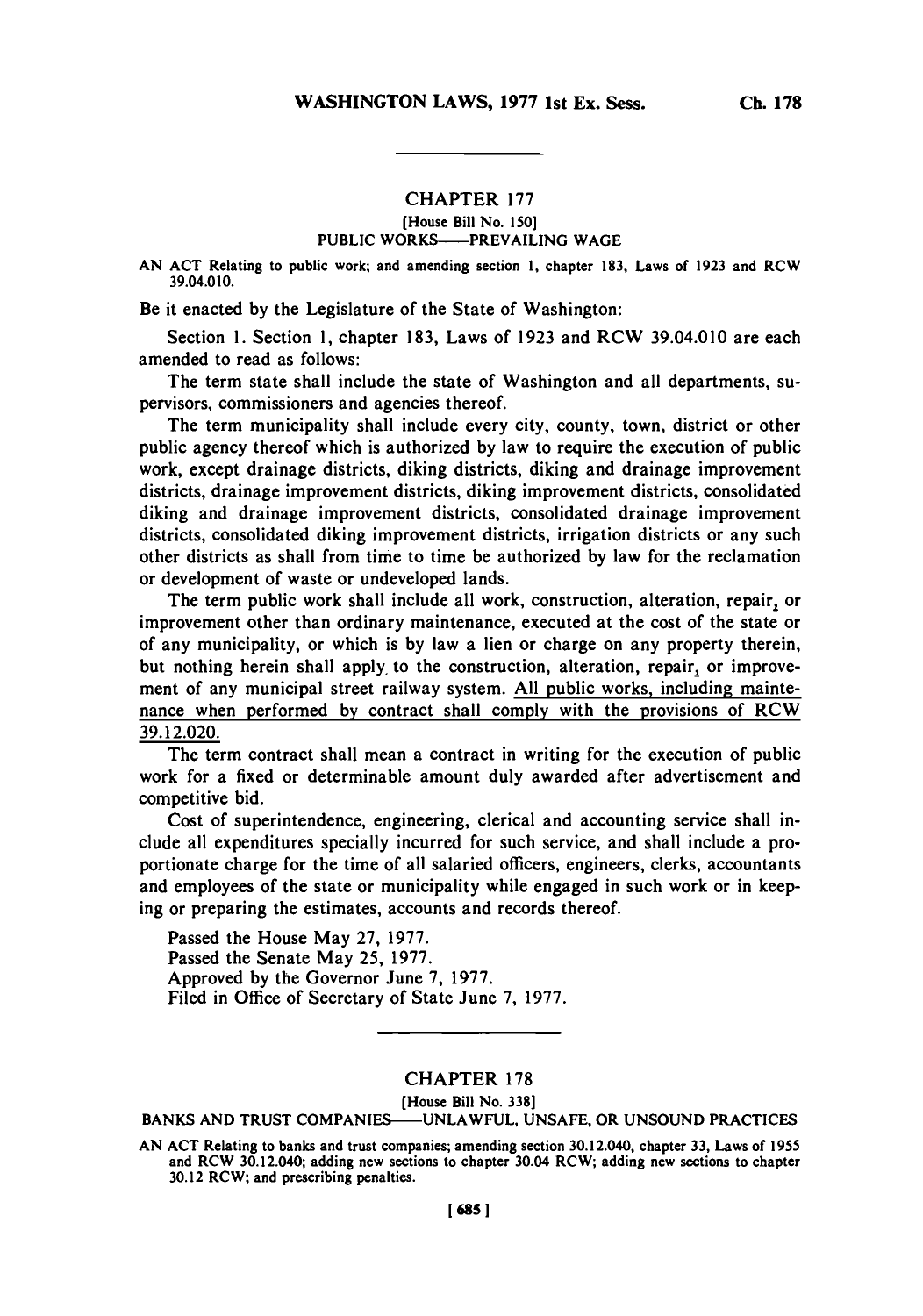#### **Ch 178WASHINGTON LAWS, 1977 1st Ex.** Sess. **Ch. 178**

Be it enacted **by** the Legislature of the State of Washington:

**NEW SECTION.** Section **1.** There is added to chapter 30.04 RCW a new section to read as follows:

**(1)** The supervisor may issue and serve upon a bank or trust company a notice of charges if in the opinion of the supervisor any bank or trust company:

(a) Is engaging or has engaged in an unsafe or unsound practice in conducting the business of the bank or trust company;

**(b)** Is violating or has violated the law, rule, or any condition imposed in writing **by** the supervisor in connection with the granting of any application or other request **by** the bank or trust company or any written agreement made with the supervisor; or

(c) Is about to do the acts prohibited in (a) or **(b)** of this subsection when the opinion that the threat exists is based upon reasonable cause.

(2) The notice shall contain a statement of the facts constituting the alleged violation or violations or the practice or practices and shall fix a time and place at which a hearing will be held to determine whether an order to cease and desist should issue against the bank or trust company. The hearing shall be set not earlier than ten days nor later than thirty days after service of the notice unless a later date is set by the supervisor at the request of the bank or trust company.

Unless the bank or trust company shall appear at the hearing **by** a duly authorized representative it shall be deemed to have consented to the issuance of the cease and desist order. In the event of this consent or if upon the record made at the hearing the supervisor finds that any violation or practice specified in the notice of charges has been established, the supervisor may issue and serve upon the bank or trust company an order to cease and desist from the violation or practice. The order may require the bank or trust company and its directors, officers, employees, and agents to cease and desist from the violation or practice and may require the bank to take affirmative action to correct the conditions resulting from the violation or practice.

**(3) A** cease and desist order shall become effective at the expiration of ten days after the service of the order upon the bank or trust company concerned except that a cease and desist order issued upon consent shall become effective at the time specified in the order and shall remain effective as provided therein unless it is stayed, modified, terminated, or set aside **by** action of the supervisor or a reviewing court.

**NEW** SECTION. Sec. 2. There is added to chapter 30.04 RCW a new section to read as follows:

Whenever the supervisor determines that the acts specified in section 1 of this **1977** amendatory act or their continuation is likely to cause insolvency or substantial dissipation of assets or earnings of the bank or trust company or to otherwise seriously prejudice the interests of its depositors, the supervisor may also issue a temporary order requiring the bank or trust company to cease and desist from the violation or practice. The order shall become effective upon service on the bank or trust company and shall remain effective unless set aside, limited, or suspended **by** a court in proceedings under section **3** of this **1977** amendatory act pending the completion of the administrative proceedings under the notice and until such time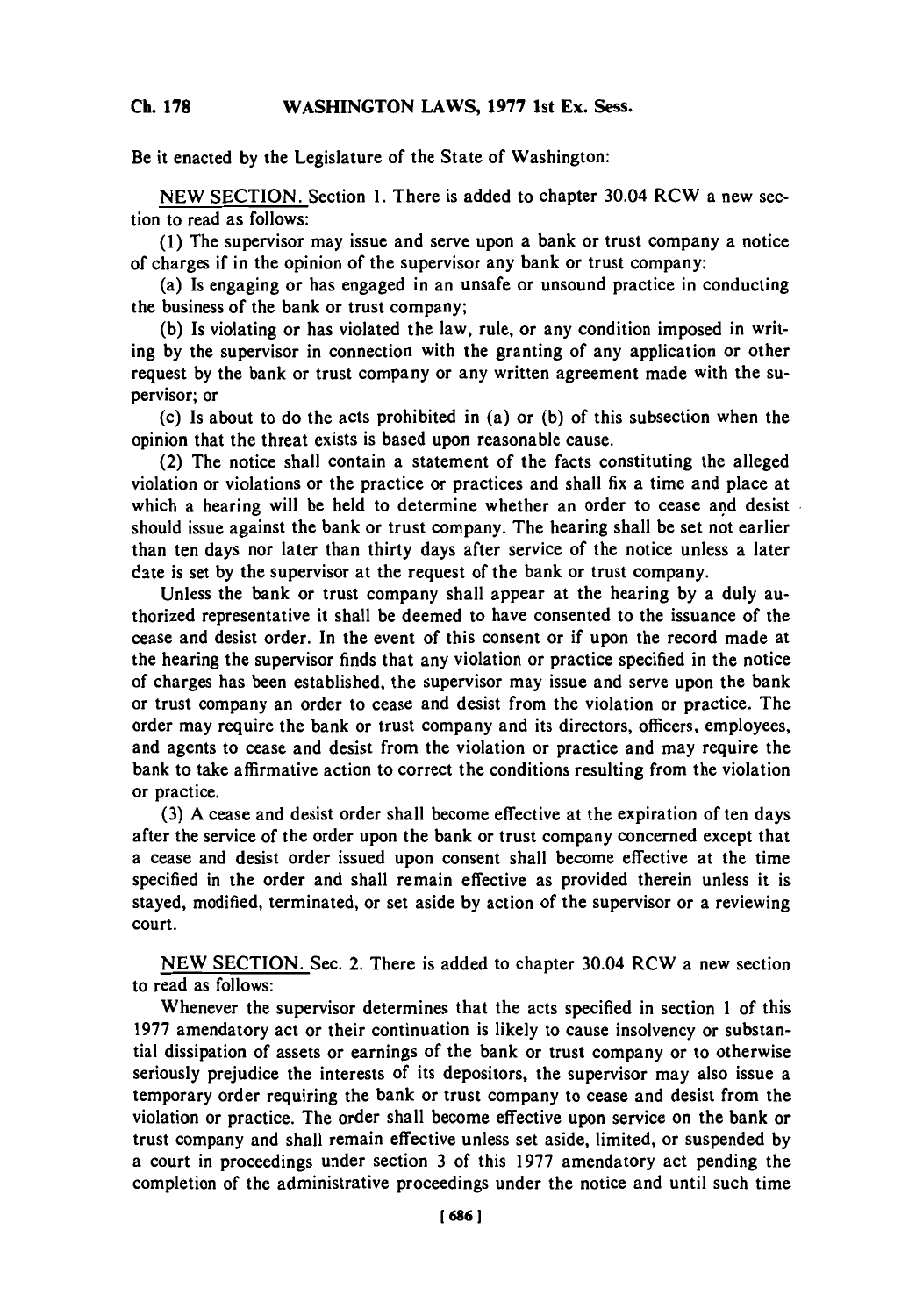**as the** supervisor shall dismiss the charges specified in the notice or until the effective date of a cease and desist order issued against the bank or trust company under section 1 of this **1977** amendatory act.

**NEW SECTION.** Sec. **3.** There is added to chapter 30.04 RCW a new section to read as follows:

Within ten days after a bank or trust company has been served with a temporary cease and desist order, the bank or trust company may apply to the superior court in the county of its principal place of business for an injunction setting aside, limiting, or suspending the order pending the completion of the administrative proceedings pursuant to the notice served under section 2 of this **1977** amendatory act.

The superior court shall have jurisdiction to issue the injunction.

**NEW** SECTION. Sec. 4. There is added to chapter 30.04 RCW a new section to read as follows:

In the case of a violation or threatened violation of a temporary cease and desist order issued under section 2 of this **1977** amendatory act, the supervisor may apply to the superior court of the county of the principal place of business of the bank or trust company for an injunction to enforce the order, and the court shall issue an injunction if it determines that there has been a violation or threatened violation.

Sec. **5.** Section 30.12.040, chapter **33,** Laws of **1955** and RCW 30.12.040 are each amended to read as follows:

The supervisor may serve upon a director, officer, or employee of any bank or trust company a written notice of the supervisor's intention to remove the person from office or to prohibit the person from participation in the conduct of the affairs of the bank or trust company, or both, whenever:

(1) In the opinion of the supervisor ((shall find that)) any director, officer, or employee of any bank or trust company ((is dishonest, reckless or incompetent, or fails to perform any duty of his office, or)) has ((consented to or connived at the making of any loan or discount in violation of law or has consented to or connived at)) committed or engaged in:

(a) Any ((other)) violation of law ((by the corporation, he shall notify the board of directors of such corporation in writing of his objections to such director officer or employee, and such board shall, within twenty days after receiving such **notification and upon reasonable notice to the supervisor and to such director, offi**eer or employee of the time and place of the hearing, meet and consider such ob-<br>jections. If the board shall find the objections to be well founded, such director, officer or employee shall be immediately removed.

If upon the hearing the director, officer or employee against whom the objections have been filed is not immediately removed, or if the board fail to meet, consider or act upon the objections within twenty days after receiving the same, the. *supervisor* may forthwith or within thirty days thereafter, by an order in writing filed in his office, remove such director, officer or employee from his directorship, office or employment, or may, for a limited time to be stated in the order, suspend such director, officer or employee therefrom. A copy of the order shall be forthwith mailed to the person removed or suspended and to the bank or trust company.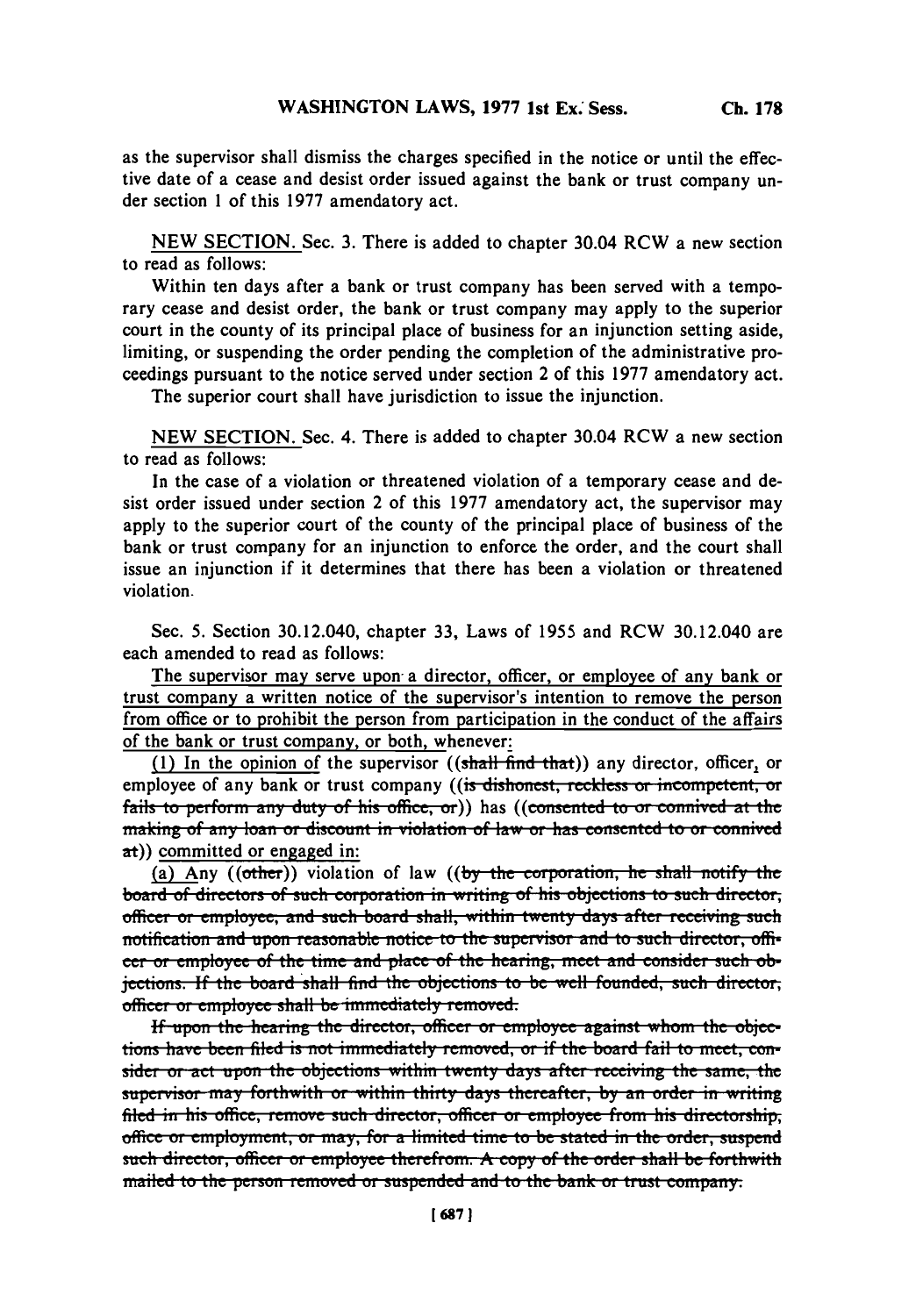No director, officer or employee removed upon objections or by the order of the supervisor shall thereafter be elected or appointed to any directorship, office, trust or employment by the same or another bank or trust company without the written consent of the supervisor.

The order of the supervisor suspending or removing a director, officer or employee shall be final and conclusive unless the person suspended or removed shall appeal to the superior court of Thurston county within the time and in the manner provided by law for appeals from the refusal of the supervisor to approve articles of incorporation. Upon the appeal the controversy shall be tried de novo. The order of the supervisor shall remain in full force and effect pending the appeal unless suspended by order of the court.)) or rule or of a cease and desist order which has become final;

(b) Any unsafe or unsound practice in connection with the bank or trust company; or

(c) Any act, omission, or practice which constitutes a breach of his fiduciary duty as director, officer, or employee; and

(2) The supervisor determines that:

(a) The bank or trust company has suffered or may suffer substantial financial loss or other damage; or

(b) The interests of its depositors could be seriously prejudiced by reason of the violation or practice or breach of fiduciary duty; and

(c) The violation or practice or breach of fiduciary duty is one involving personal dishonesty, recklessness, or incompetence on the part of the director, officer, or employee.

NEW SECTION. Sec. 6. There is added to chapter 30.12 RCW a new section to read as follows:

A notice of an intention to remove a director, officer, or employee from office or to prohibit his participation in the conduct of the affairs of a bank or trust company shall contain a statement of the facts which constitute grounds therefor and shall fix a time and place at which a hearing will be held. The hearing shall be set not earlier than ten days nor later than thirty days after the date of service of the notice unless an earlier or later date is set by the supervisor at the request of the director, officer, or employee for good cause shown or of the attorney general of the state.

Unless the director, officer, or employee appears at the hearing personally or by a duly authorized representative, the person shall be deemed to have consented to the issuance of an order of removal or prohibition or both. In the event of such consent or if upon the record made at the hearing the supervisor finds that any of the grounds specified in the notice have been established, the supervisor may issue such orders of removal from office or prohibition from participation in the conduct of the affairs of the bank or trust company as the supervisor may consider appropriate.

Any order shall become effective at the expiration of ten days after service upon the bank and the director, officer, or employee concerned except that an order issued upon consent shall become effective at the time specified in the order.

An order shall remain effective except to the extent it is stayed, modified, terminated, or set aside by the supervisor or a reviewing court.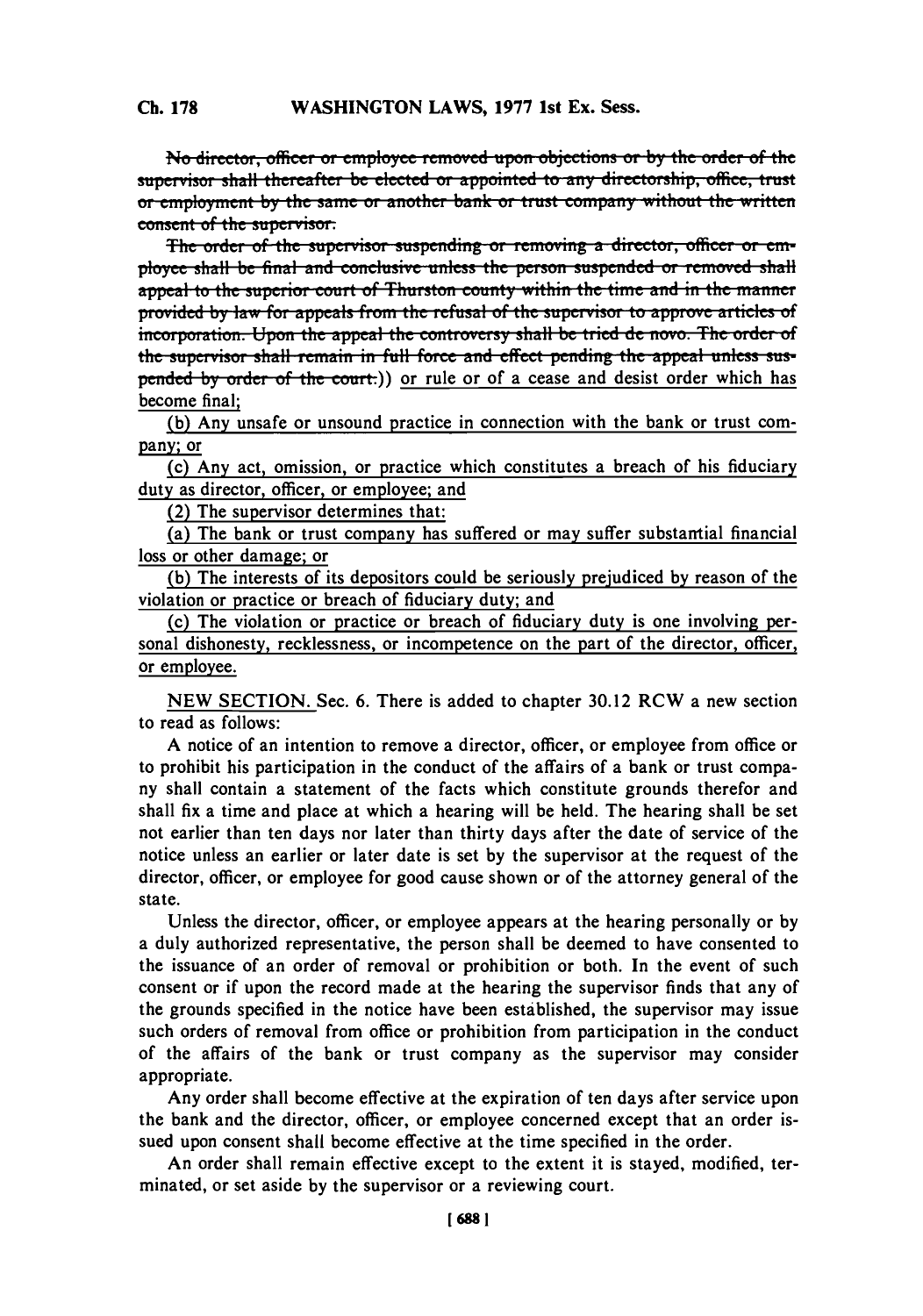**Ch. 178**

**NEW SECTION. Sec. 7. There is added to chapter 30.12 RCW a new section to read as follows:**

**If at any** time because of the removal of one or more directors under this chapter there shall be on the board of directors of a bank or trust company less than a quorum of directors, all powers and functions vested in or exercisable **by** the board shall vest in and be exercisable **by** the director or directors remaining until such time as there is a quorum on the board of directors. **If** all of the directors of a bank or trust company are removed under this chapter, the supervisor shall appoint persons to serve temporarily as directors until such time as their respective successors take office.

**NEW** SECTION. Sec. **8.** There is added to chapter 30.04 RCW a new section to read as follows:

**(1)** Any administrative hearing provided in sections 1 or **6** of this **1977** amendatory act may be held at such place as is designated **by** the supervisor and shall be conducted in accordance with chapter 34.04 RCW. The hearing shall be private unless the supervisor determines that a public hearing is necessary to protect the public interest after fully considering the views of the party afforded the hearing.

Within sixty days after the hearing the supervisor shall render a decision which shall include findings of fact upon which the decision is based and shall issue and serve upon each party to the proceeding an order or orders consistent with sections 1 or **6** of this **1977** amendatory act, as the case may be.

Unless a petition for review is timely filed in the superior court of the county of the principal place of business of the affected bank or trust company under subsection (2) of this section and until the record in the proceeding has been filed as therein provided, the supervisor may at any time modify, terminate, or set aside any order upon such notice and in such manner as he shall deem proper. Upon **fil**ing the record, the supervisor may modify, terminate, or set aside any order only with permission of the court.

The judicial review provided in this section for an order shall be exclusive.

(2) Any party to the proceeding or any person required **by** an order issued under sections **1,** 2, 4, or **6** of this **1977** amendatory act to refrain from any of the violations or practices stated therein may obtain a review of any order served under subsection **(1)** of this section other than one issued upon consent **by** filing in the superior court of the county of the principal place of business of the affected bank or trust company within ten days after the date of service of the order a written petition praying that the order of the supervisor be modified, terminated, or set aside. **A** copy of the petition shall be immediately served upon the supervisor and the supervisor shall then file in the court the record of the proceeding. The court shall have jurisdiction upon the filing of the petition, which jurisdiction shall become exclusive upon the filing of the record to affirm, modify, terminate, or set aside in whole or in part the order of the supervisor except that the supervisor may modify, terminate, or set aside an order with the permission of the court. The judgment and decree of the court shall be final, except that it shall be subject to appellate review under the rules of court.

**(3)** The commencement of proceedings for judicial review under subsection (2) of this section shall not operate as a stay of any order issued **by** the supervisor unless specifically ordered **by** the court.